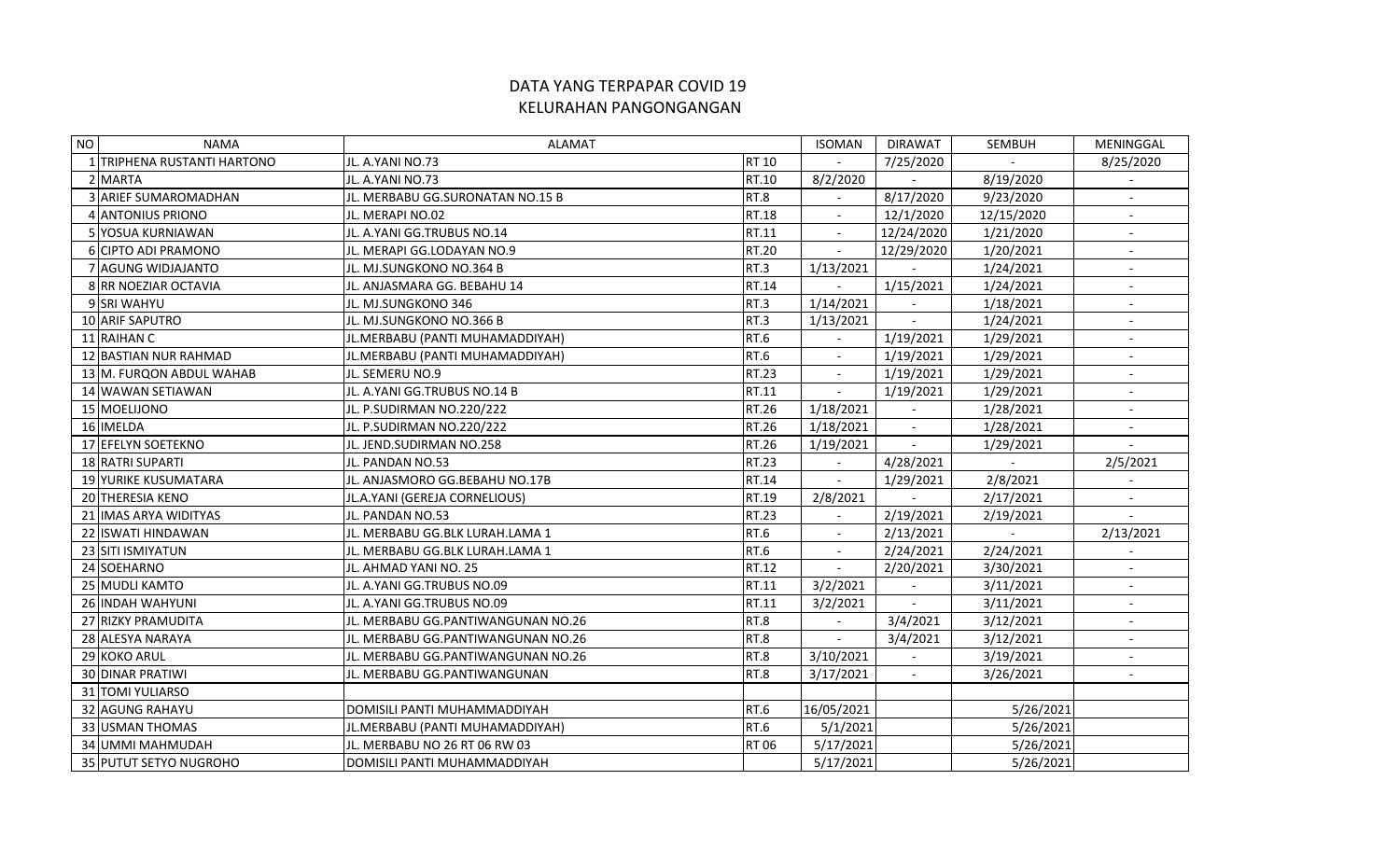|    | 36 AZKA RIYANTO PUTRA      | DOMISILI PANTI MUHAMMADDIYAH        |              | 5/17/2021 |           | 5/26/2021 |           |
|----|----------------------------|-------------------------------------|--------------|-----------|-----------|-----------|-----------|
|    | 37 ABDILLAH MUHAJIR        | DOMISILI PANTI MUHAMMADDIYAH        |              | 5/17/2021 |           | 5/26/2021 |           |
|    | 38 IKHSAN                  | DOMISILI PANTI MUHAMMADDIYAH        |              | 5/17/2021 |           | 5/26/2021 |           |
|    | 39 ASRI KASRIARSO          | JL. MURIA NO 4                      | <b>RT04</b>  | 5/17/2021 |           | 5/26/2021 |           |
|    | 40 ATHA ARYASATYA          | JL. MURIA 04                        | <b>RT04</b>  | 5/17/2021 |           | 5/27/2021 |           |
|    | 41 SUNARTI NINGSIH         | JL. MERBABU GG. PANTI WANGUNAN      | <b>RT08</b>  | 5/17/2021 |           | 5/27/2021 |           |
|    | 42 NUR ROHMAN R            | DOMISILI PANTI MUHAMMADDIYAH        |              | 5/17/2021 |           | 5/27/2021 |           |
|    | 43 ARIFIN MA'RUF           | DOMISILI PANTI MUHAMMADDIYAH        |              | 5/17/2021 |           | 5/27/2021 |           |
|    | 44 MOEHADI                 | JL. MERBABU GG.PANTIWANGUNAN NO.26  | RT 08        |           | 5/17/2021 |           |           |
|    | 45 HENDARU MUNINGGAR       | JL MURIA NO 7                       | RT 01        | 5/20/2021 |           | 5/30/2021 |           |
|    | <b>46 SRI RAHAYU</b>       | JL MURIA NO 7                       | RT 01        | 5/20/2021 |           | 5/30/2021 |           |
|    | 47 IRCHAM BACHTIAR         | JL MURIA NO 7                       | RT 01        | 5/20/2021 |           | 5/30/2021 |           |
|    | 48 DYAH ASTRID             | JL MURIA NO 7                       | RT 01        | 5/20/2021 |           | 5/30/2021 |           |
|    | 49 SHENAN AYUMI            | JL MURIA NO 7                       | RT 01        | 5/20/2021 |           | 5/30/2021 |           |
|    | 50 AFIQA BELLVANIA         | JL MURIA NO 7                       | RT 01        | 5/20/2021 |           | 5/30/2021 |           |
|    | 51 RAMADHANI DIBYO PRABOWO | JL. A. YANI 87                      | <b>RT06</b>  | 5/21/2021 |           | 5/26/2021 |           |
|    | 52 YENNY MARTHA ARDHI      | JL. A. YANI 87                      | <b>RT06</b>  | 5/21/2021 |           | 5/26/2021 |           |
|    | 53 MELATI M PUTRI          | JL. A. YANI 87                      | <b>RT06</b>  | 5/21/2021 |           | 5/26/2021 |           |
|    | 54 INDRA NOVIA             | JL. A. YANI 87                      | <b>RT06</b>  | 5/21/2021 |           | 5/26/2021 |           |
|    | 55 PEBRI AYU WULANDARI     | JL. A. YANI 87                      | <b>RT06</b>  | 5/21/2021 |           | 5/26/2021 |           |
|    | 56 SOEMIYATI               | JL. MAYJEND SUNGKONO                | <b>RT03</b>  |           | 5/25/2021 |           | 5/29/2021 |
|    | 57 BAMBANG SULISTYO        | JL. MURIA GG KAUMAN NO 7            | <b>RT05</b>  |           | 6/8/2021  | 6/19/2021 |           |
|    | 58 MAMIK A                 | JL. MERAPI                          | RT 19        | 6/22/2021 |           | 31/6/2021 |           |
|    | 59 SUYONO                  | JL. A. YANI GG TRUBUS               | RT 11        | 6/22/2021 |           | 6/30/2021 |           |
|    | 60 DHIYAH AKSAVANI         | JL. ANJASMORO                       | RT 13        | 6/18/2021 |           | 6/28/2021 |           |
|    | 61 PRADANAN JAYA           | JL ANJASMORO                        | <b>RT 13</b> | 6/18/2021 |           | 6/28/2021 |           |
|    | 62 SONNY PRADANAN          | <b>JL ANJASMORO</b>                 | <b>RT 13</b> | 6/18/2021 |           | 6/28/2021 |           |
| 63 |                            |                                     |              |           |           |           |           |
|    | 64 DODIK PRASETYO UTOMO    | JL. MERAPI                          | RT 13        | 6/19/2021 |           | 6/29/2021 |           |
|    | 65 KARUONO                 | JL. A. YANI GG ISKAL                |              | 6/29/2021 |           |           |           |
|    | 66 OKTAVIA                 | JL. A. YANI GG TRUBUS               |              | 7/2/2021  |           |           |           |
|    | 67 RATNAWATI               | JL. SEMERU NO.9                     | <b>RT 23</b> |           | 7/8/2021  | 7/22/2021 |           |
|    | 68 GUNAWAN                 | JL. SEMERU NO.9                     | <b>RT 23</b> |           | 7/8/2021  | 7/22/2021 |           |
|    | 69 HARYO                   | JL. MAYJEND SUNGKONO GG PANCASILA   | RT 03        |           | 7/5/2021  |           | 7/8/2021  |
|    | 70 SEMI                    | JL. MAYJEND SUNGKONO GG PANCASILA   | RT 03        |           | 7/7/2021  |           | 7/11/2021 |
|    | 71 SUPADMI                 | JL. ALUN-ALUN TIMUR GG SENENG NO 45 |              |           | 7/14/2021 |           | 7/18/2021 |
|    | 72 ENDANG NAWANG WULAN     | JL. A. YANI GG ISKAL 7              | <b>RT 11</b> | 7/14/2021 |           | 7/24/2021 |           |
|    |                            |                                     |              |           |           |           |           |
|    | 73 SITI CHOTIJAH           | JL. ANJASMORO                       | RT 11        | 7/18/2021 |           | 7/28/2021 |           |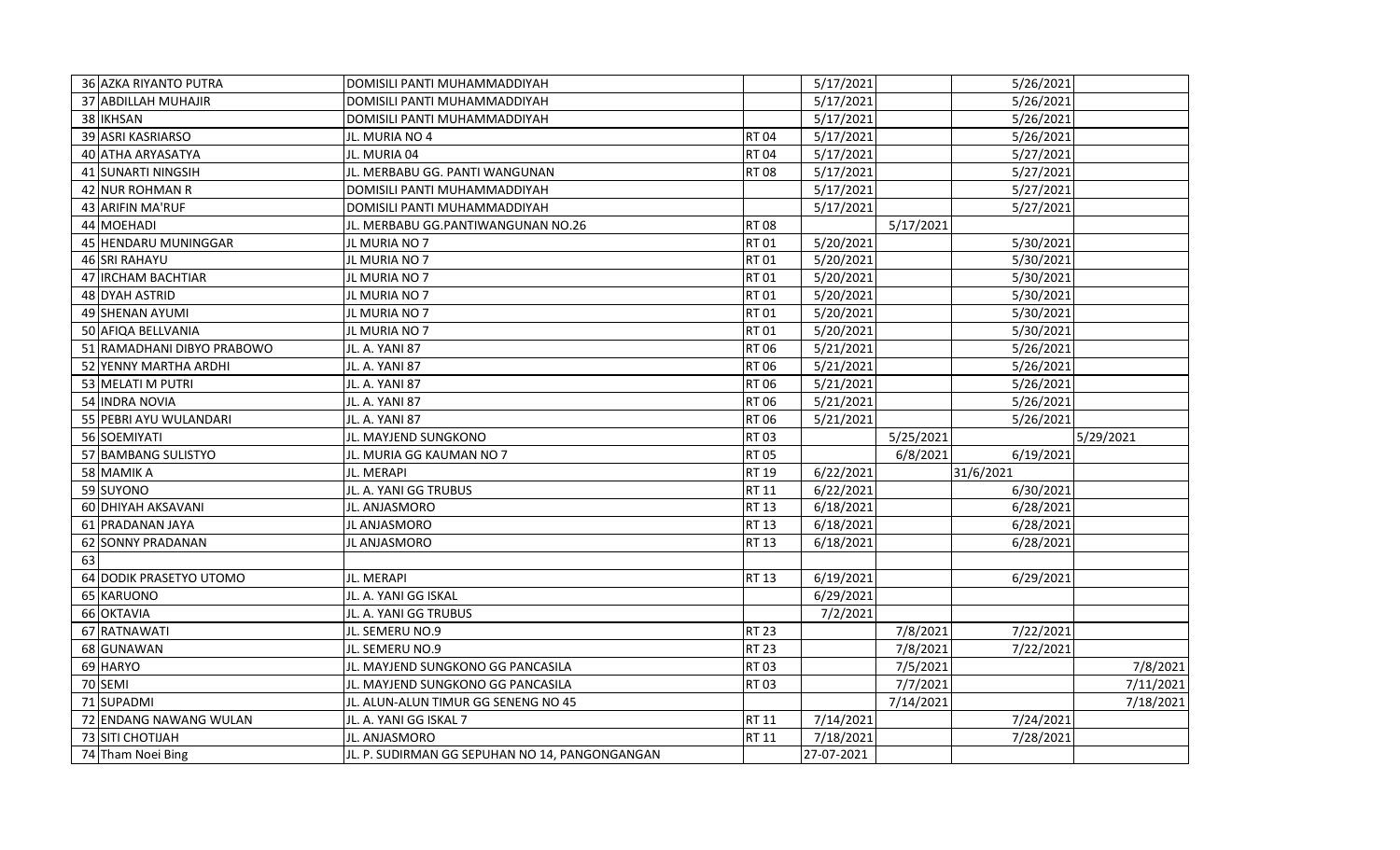| 75 Tham Loei Giok                  | JL. P. SUDIRMAN GG SEPUHAN NO 14, PANGONGANGAN       |              | 27-07-2021 |           |           |
|------------------------------------|------------------------------------------------------|--------------|------------|-----------|-----------|
| 76 YANI HATMOKO                    | JL PANDAN NO 7C RT 19/7                              | <b>RT 19</b> | 28-07-2021 | 8/8/2021  |           |
| 77 Hevy Diana Sutarto              | Jln Anjasmoro no. 40 B rt. 11/04 Pangongangan        |              | 29-07-2021 |           |           |
| 78 FENDY HARIANTO                  | JL. DIENG GG.PANGERANAN NO.08 RT 17/6                |              | 8/5/2021   |           |           |
| 79 KUSMARTINI                      | JL MERAPI GG LODAYAN                                 | <b>RT 19</b> | 7/19/2021  | 7/29/2021 |           |
| 80 VICKY SISWANTO                  | JL MERAPI GG LODAYAN NO 16 B RT 21 RW 7 PANGONGANGAN |              | 19-07-2021 | 7/29/2021 |           |
| 81 FRISKA ARDIAN                   | JL MERAPI GG LODAYAN NO 16 B RT 21 RW 7 PANGONGANGAN |              | 19-07-2021 | 7/29/2021 |           |
| 82 ANANDA AURALIA PRADAVI          | JL. MERAPI GG LODAYAN                                |              | 7/19/2021  | 7/29/2021 |           |
| 83 SOEROTO                         | JL. MERAPI GG LODAYAN                                |              | 7/19/2021  |           | 7/25/2021 |
| 84 ANTONIUS RUDIYANTO              | JL. MERAPI GG LODAYAN                                |              | 7/28/2021  | 8/7/2021  |           |
| 85 NOVA                            | JL. MERAPI GG LODAYAN                                |              | 7/28/2021  | 8/7/2021  |           |
| 86 GINIARTI                        | JL. MERAPI GANG. LODAYAN PANGONGANGAN                |              | 4/8/2021   |           | 8/3/2021  |
| 87 ADITYA SEKAR AYU                | JL. MERBABU NO 22                                    |              | 21-07-2021 | 8/10/2021 |           |
| 88 SENTOT SIAHAAN                  | JL. MERBABU NO 22                                    |              |            |           | 7/20/2021 |
| 89 ISTIMAH                         | JL DIENG NO 3 RT 8 RW 3                              |              | 22-7-2021  | 8/13/2021 |           |
| 90 RUDJIATI                        | JL DIENG NO 3 RT 8 RW 3                              |              | 22-7-2021  |           |           |
| 91 SITI MAISAROH                   | JL. PANDAN NO.7C                                     |              | 8/2/2021   |           |           |
| 92 NANANG SAPTONO                  | JL. MURIA GG.KAUMAN NO.7                             |              | 8/2/2021   |           |           |
| 93 WARAS PUJIATI                   | JL. DIENG GG.PANGERANAN NO.09 RT 17/6                |              | 8/5/2021   |           |           |
| 94 ANNA AFIANTI                    | JL MERAPI GG LODAYAN NO 16 B RT 21 RW 7 PANGONGANGAN |              | 19-07-2021 |           |           |
| 95 DEWI SARIANA                    | JL. ANJASMORO GG.BEBAHU NO.30, RT 12/5               |              | 27-07-2021 |           |           |
| 96 ARI SETYANINGSIH                | JL MAYJEND SUNGKONO GG PANCASILA                     |              |            |           | 7/22/2021 |
| 97 PUSPITANINGRUM                  | JL. ANJASMORO NO 5-A RT 17/6, PANGONGANGAN           |              | 21-07-2021 |           |           |
| 98 SLAMET SUPRIYONO                | JL. ALUN-ALUN TIMUR GG. SENENG 45 RT 24 RW 09        |              | 22-7-2021  |           |           |
| 99 DWI AGUS SAPUTRO                | JL. ALUN-ALUN TIMUR GG. SENENG 45 RT 24 RW 10        |              | 22-7-2021  |           |           |
| 100 ERLIANA HENDARMAWATI           | JL. A.YANI NO.35 RT 9/4                              |              | 8/9/2021   |           |           |
| 101 MOUNDIA PUTRI DEWANTI          | JL. A.YANI NO.35 RT 9/4                              |              | 8/9/2021   |           |           |
| 102 ANINDIA RUDWIANDANI            | JL. DIENG NO 3 RT 8/3, PANGONGANGAN                  |              | 12/8/2021  |           |           |
| 103 ELISABET NOVAYAROS TABEAN BESA | JL. MERAPI GANG. LODAYAN RT 21/7 PANGONGANGAN        |              | 12/8/2021  |           |           |
| 104 LUBNA AMAR                     | JL. PANDAN NO.43 RT 22                               |              | 14/08/2021 |           |           |
| 105 SRINGATUN                      | JL. MERBABU GG SURONATAN 11 RT 8/3                   |              | 20-08-2021 |           | 8/21/2021 |
| 106 AGNES STANIA PUSPITASARI       | JL. MERAPI GG LODAYAN                                |              | 8/30/2021  |           |           |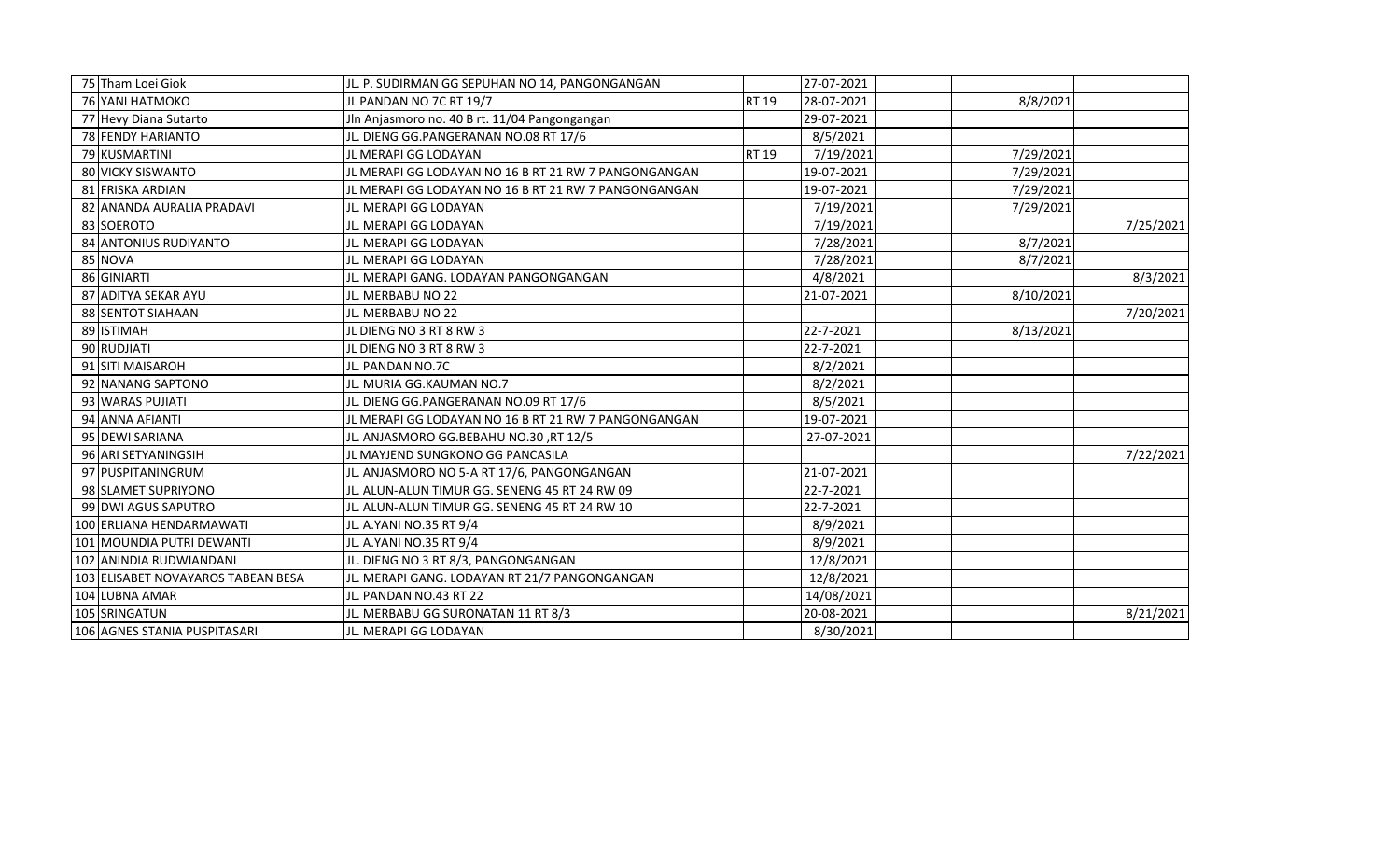| KETERANGAN         |
|--------------------|
| RSU. SOEDONO       |
| <b>RUMAH</b>       |
| <b>RSI</b>         |
| <b>RSUD MADIUN</b> |
| RSU SOEDONO        |
| <b>RSU SOEDONO</b> |
| <b>ASRAMA HAJI</b> |
| <b>RSUD MADIUN</b> |
| RUMAH              |
| MALANG             |
| <b>ASRAMA HAJI</b> |
| ASRAMA HAJI        |
| <b>ASRAMA HAJI</b> |
| <b>RUMAH</b>       |
| <b>RUMAH</b>       |
| <b>RUMAH</b>       |
| <b>RUMAH</b>       |
| RSUD.DOLOPO        |
| ASRAMA HAJI        |
| <b>RUMAH</b>       |
| ASRAMA HAJI        |
| <b>RSU SOEDONO</b> |
| <b>RSU SOEDONO</b> |
| <b>RSU SOEDONO</b> |
| <b>RUMAH</b>       |
| <b>RUMAH</b>       |
| <b>ASRAMA HAJI</b> |
| ASRAMA HAJI        |
| <b>RUMAH</b>       |
| <b>RUMAH</b>       |
|                    |
| PA.MUHAMMADDIYAH   |
| PA.MUHAMMADDIYAH   |
| PA.MUHAMMADDIYAH   |
| PA.MUHAMMADDIYAH   |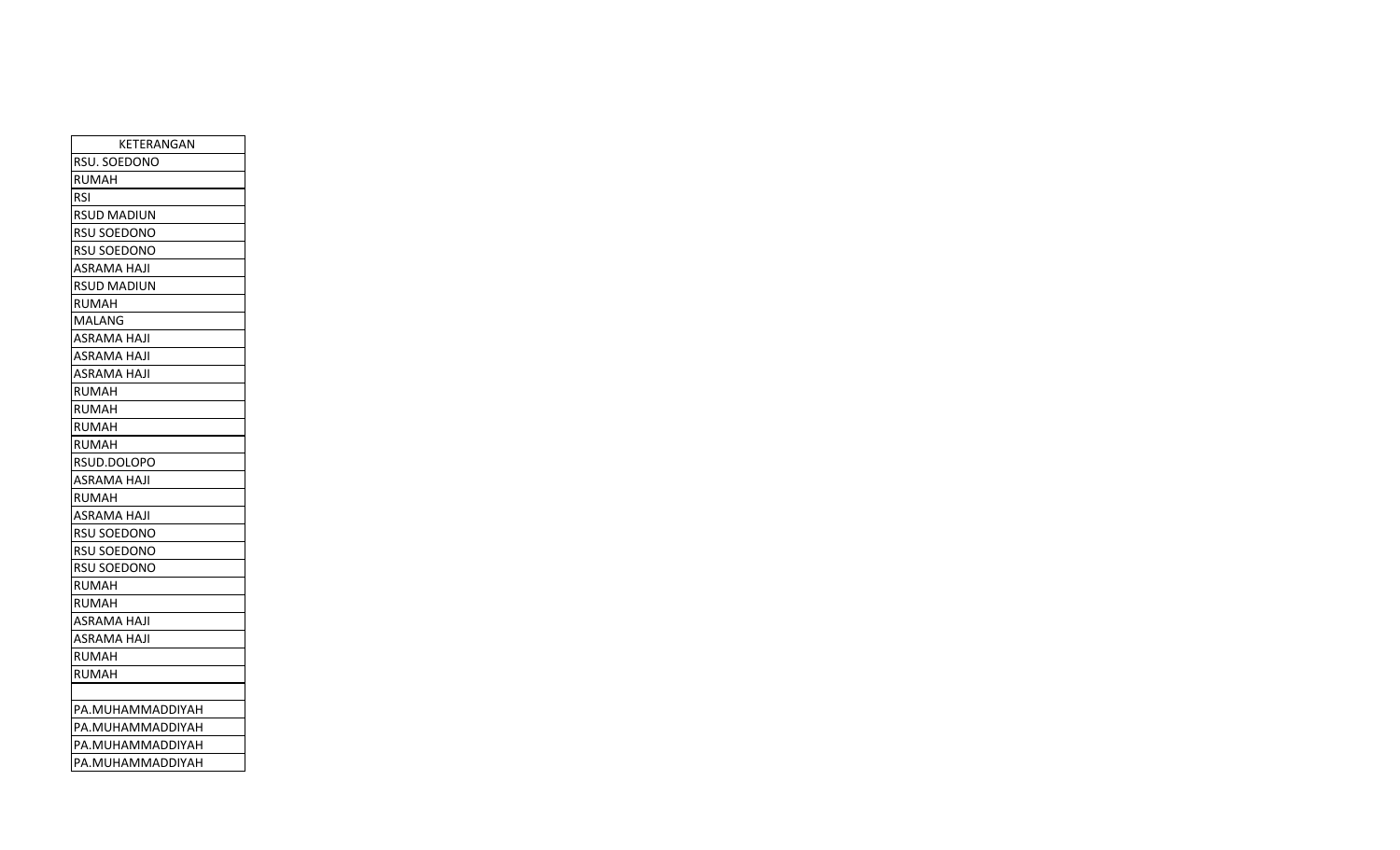| PA.MUHAMMADDIYAH     |
|----------------------|
| PA.MUHAMMADDIYAH     |
| PA.MUHAMMADDIYAH     |
| ASRAMA HAJI          |
| <b>ASRAMA HAJI</b>   |
| DI RUMAH             |
| DI RUMAH             |
| DI RUMAH             |
| RS SOEDONO           |
| <b>ASRAMA HAJI</b>   |
| ASRAMA HAJI          |
| ASRAMA HAJI          |
| <b>ASRAMA HAJI</b>   |
| ASRAMA HAJI          |
| ASRAMA HAJI          |
| RSUD SOGATEN         |
| <b>RSUD SOGATEN</b>  |
| <b>RSUD SOGATEN</b>  |
| <b>RSUD SOGATEN</b>  |
| <b>RSUD SOGATEN</b>  |
| <b>RSUD SOGATEN</b>  |
| <b>RSUD SOGATEN</b>  |
| ASRAMA HAJI          |
| ASRAMA HAJI          |
| RUMAH                |
| <b>RUMAH</b>         |
| RUMAH                |
|                      |
| <b>RUMAH</b>         |
| <b>RUMAH</b>         |
| ASRAMA HAJI          |
| RS SAYIDIMAN MAGETAN |
| RS SAYIDIMAN MAGETAN |
| RS DR SOEDONO        |
| RS DR SOEDONO        |
| RS DR SOEDONO        |
| <b>RUMAH</b>         |
| RUMAH                |
|                      |